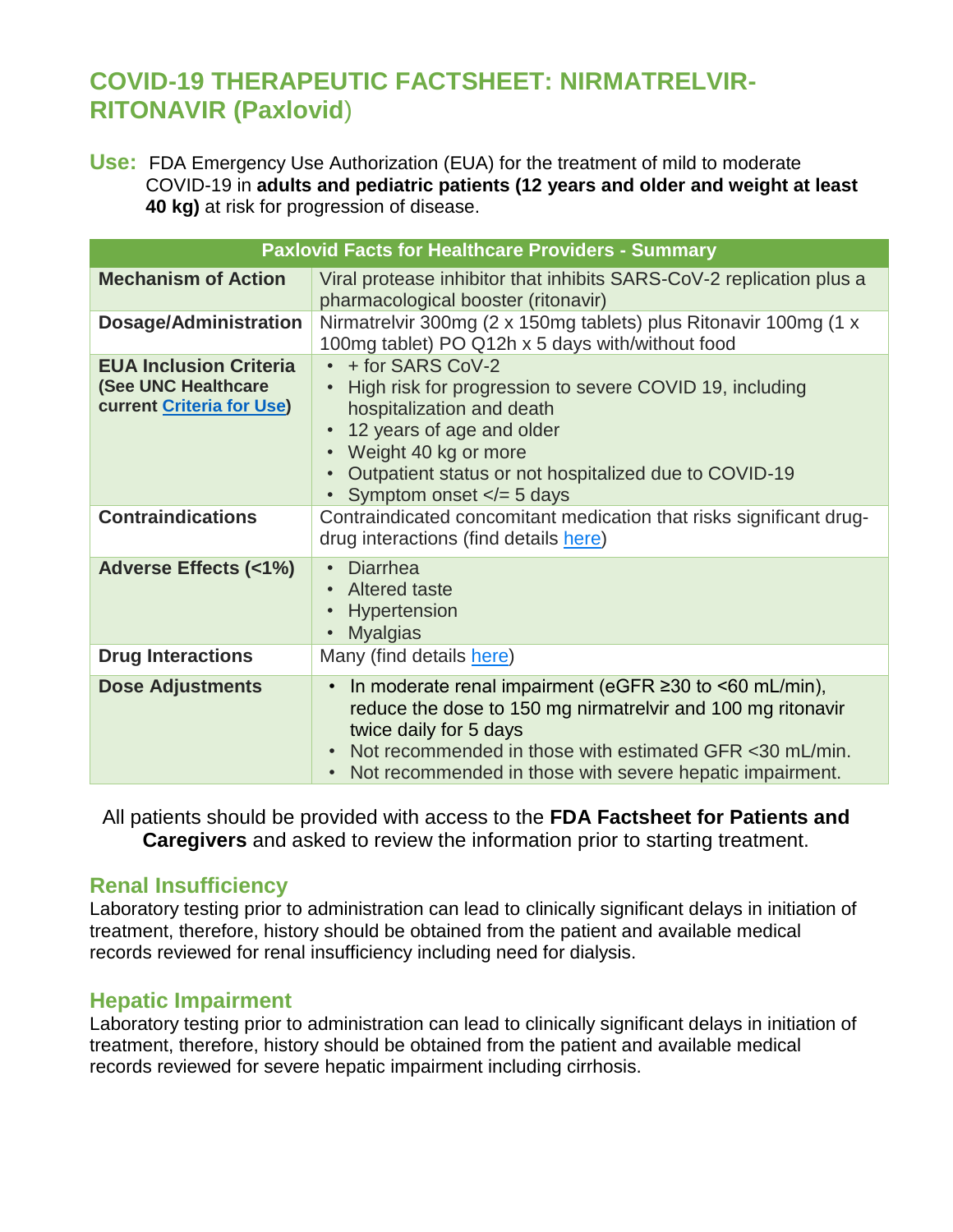## **Considerations for People Who Can Become Pregnant**

Use of ritonavir may reduce the efficacy of combined hormonal contraceptives. Advise patients using combined hormonal contraceptives to use an effective alternative contraceptive method or an additional barrier method of contraception.

## **Considerations for People Who Are Pregnant**

Paxlovid can be used in pregnant individuals. There are no available human data on the use of nirmatrelvir during pregnancy to evaluate for a drug-associated risk of major birth defects, miscarriage, or adverse maternal or fetal outcomes. Published observational studies on ritonavir use in pregnant women have not identified an increase in the risk of major birth defects. Published studies with ritonavir are insufficient to identify a drug-associated risk of miscarriage

# **Considerations During Lactation**

There are no available data on the presence of nirmatrelvir in human or animal milk, the effects on the breastfed infant, or the effects on milk production. There is no information on the effects of ritonavir on the breastfed infant or the effects of the drug on milk production. The developmental and health benefits of breastfeeding should be considered along with the mother's clinical need for treatment and any potential adverse effects on the breastfed infant from Paxlovid or from the underlying maternal condition. Breastfeeding individuals with COVID-19 should follow practices according to clinical guidelines to avoid exposing the infant to COVID-19.

# **Considerations for Those Younger than 18 Years of Age**

Paxlovid is not authorized for use in patients younger than 12 years of age or weighing less than 40 kg. The authorized adult dosing regimen is expected to result in comparable serum exposures of nirmatrelvir and ritonavir in patients 12 years of age and older and weighing at least 40 kg as observed in adults.

## **Handling Missed Doses**

- If the patient misses a dose of Paxlovid within 8 hours of the time it is usually taken, the patient should take it as soon as possible and resume the normal dosing schedule.
- If the patient misses a dose by more than 8 hours, the patient should not take the missed dose and instead take the next dose at the regularly scheduled time.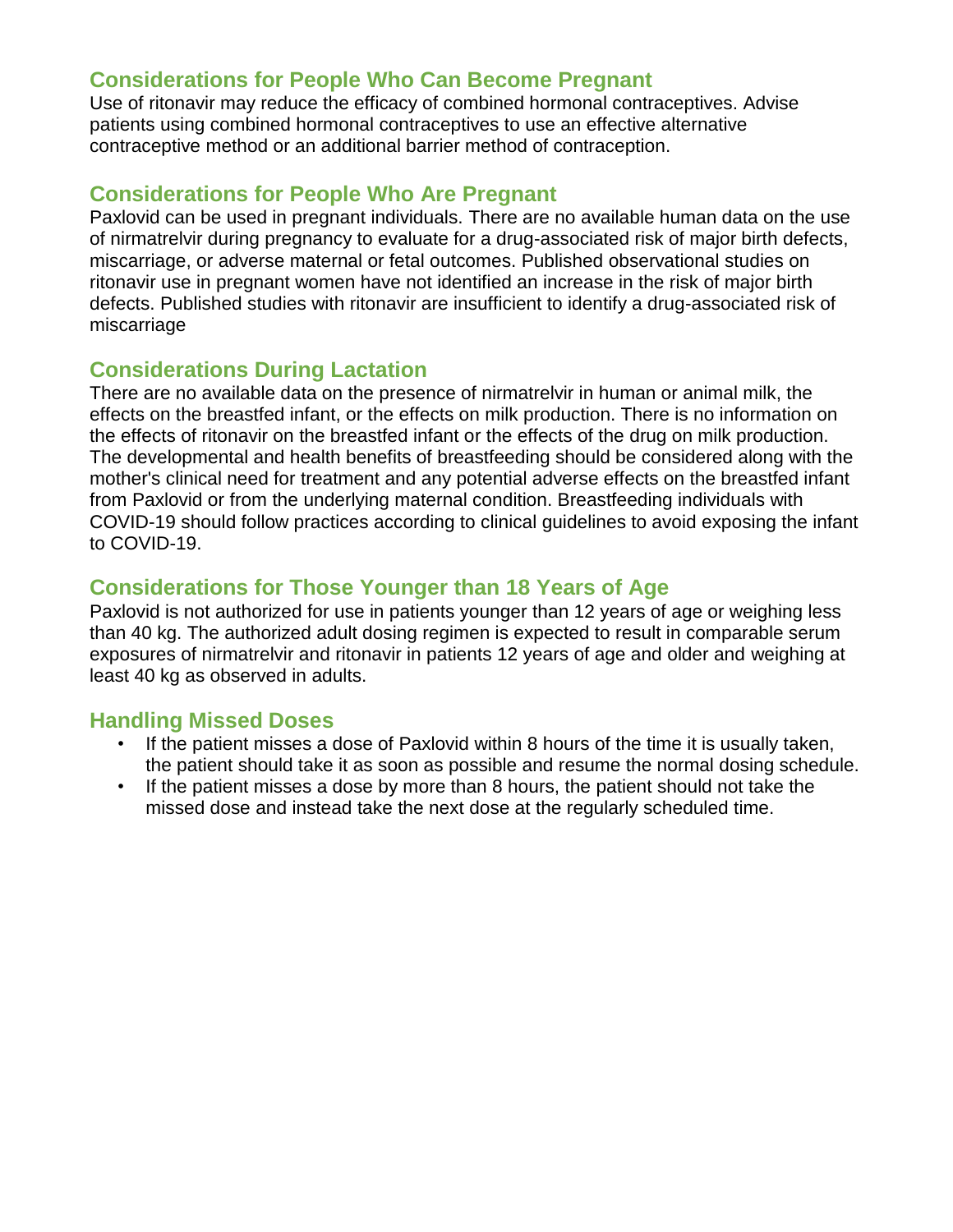# **COVID-19 THERAPEUTIC FACTSHEET: BEBTELOVIMAB**

**Use:** FDA Emergency Use Authorization (EUA) for the treatment of mild to moderate COVID-19 in **adults and pediatric patients (12 years and older and weight at least 40 kg)** at high risk for progression to severe COVID-19, including hospitalization or death.

| <b>Mechanism of Action</b>                                                               | Monoclonal antibody that binds to the spike receptor binding<br>domain of SARS-CoV-2 interfering with cell entry. This monoclonal<br>is predicted to be active against all SARS-CoV-2 variants identified<br>to date including Omicron BA.1 and BA.2.                            |
|------------------------------------------------------------------------------------------|----------------------------------------------------------------------------------------------------------------------------------------------------------------------------------------------------------------------------------------------------------------------------------|
| <b>Dosage/Administration</b>                                                             | 175mg administered IV push over at least 30 seconds once                                                                                                                                                                                                                         |
| <b>EUA Inclusion Criteria</b><br>(See UNC Healthcare<br><b>current Criteria for Use)</b> | • Positive for SARS CoV-2<br>High risk for progression to severe COVID 19, including<br>$\bullet$<br>hospitalization and death<br>• 12 years of age and older<br>• Weight 40 kg or more<br>Outpatient status or not hospitalized due to COVID-19<br>Symptom onset $\lt$ = 7 days |
| <b>Contraindications</b>                                                                 | <b>None</b>                                                                                                                                                                                                                                                                      |
| <b>Adverse Effects (&lt;1%)</b>                                                          | Infusion reactions<br>$\bullet$<br><b>Hypersensitivity</b>                                                                                                                                                                                                                       |
| <b>Drug Interactions</b>                                                                 | <b>None</b>                                                                                                                                                                                                                                                                      |
| <b>Dose Adjustments</b>                                                                  | <b>None</b>                                                                                                                                                                                                                                                                      |

#### **Bebtelovimab Facts for Healthcare Providers - Summary**

All patients should be provided with access to the **FDA Factsheet for Patients and Caregivers** and asked to review the information prior to starting treatment.

# **Considerations for People Who Can Become or Are Pregnant**

Bebtelovimab can be used in pregnant individuals. There are no available human data on the use of bebtelovimab during pregnancy to evaluate for a drug-associated risk of major birth defects, miscarriage, or adverse maternal or fetal outcomes. Nonclinical reproductive toxicity studies have not been performed with bebtelovimab. In tissue cross reactivity studies using human fetal tissues, no binding of clinical concern was detected for bebtelovimab. Human immunoglobulin G1 (IgG1) antibodies are known to cross the placental barrier; therefore, bebtelovimab has the potential to be transferred from the mother to the developing fetus. It is unknown whether the potential transfer of bebtelovimab provides any treatment benefit or risk to the developing fetus.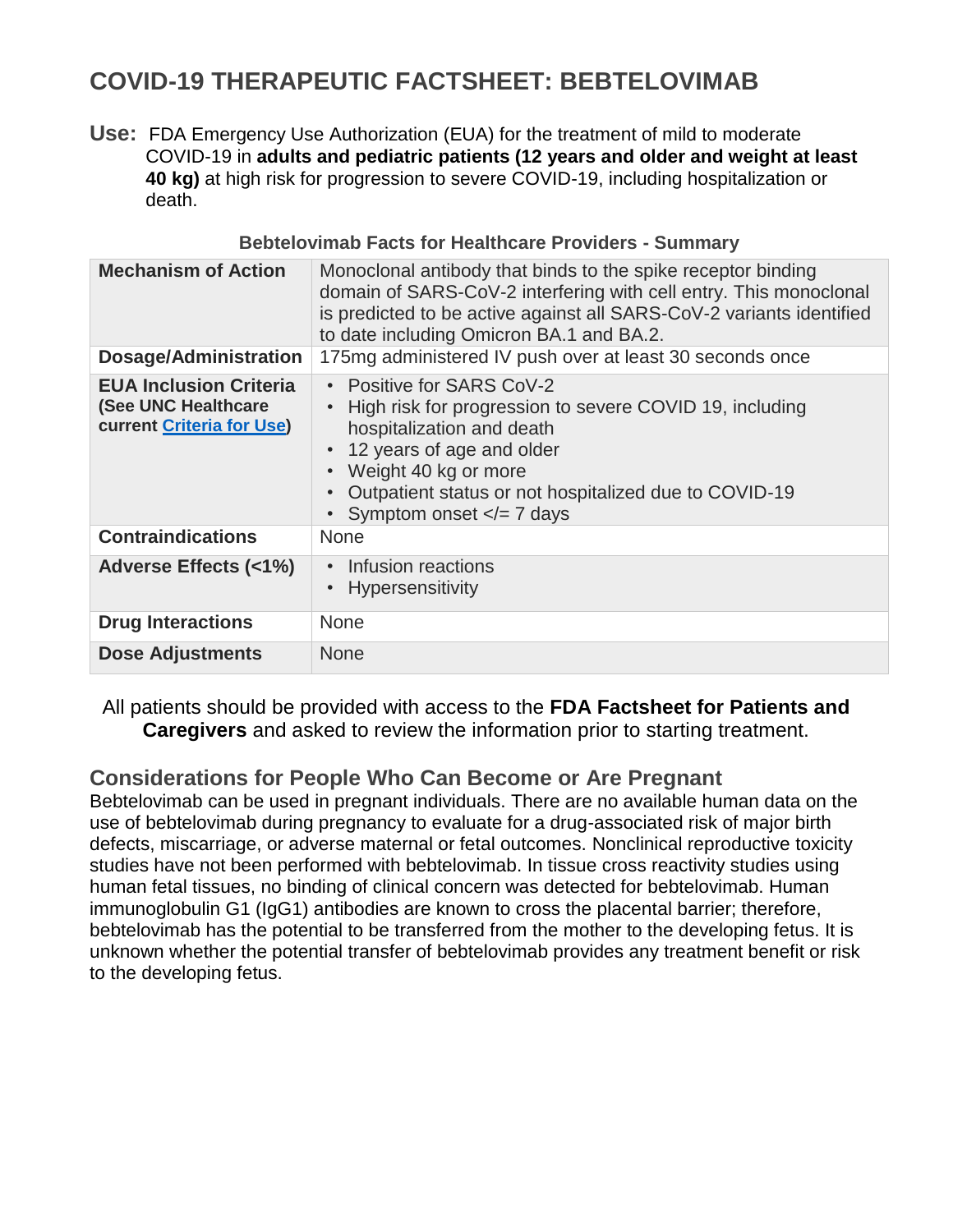# **Considerations During Lactation**

There are no available data on the presence of bebtelovimab in human or animal milk, the effects on the breastfed infant, or the effects on milk production. Maternal IgG is known to be present in human milk. The developmental and health benefits of breastfeeding should be considered along with the mother's clinical need for bebtelovimab and any potential adverse effects on the breastfed child from bebtelovimab or from the underlying maternal condition. Breastfeeding individuals with COVID-19 should follow practices according to clinical guidelines to avoid exposing the infant to COVID-19.

## **Considerations for Those Younger than 18 Years of Age**

The safety and effectiveness of bebtelovimab have not been established in pediatric patients younger than 12 years of age or weighing less than 40 kg.

# **COVID-19 Vaccination after Bebtelovimab**

Patients can receive a COVID-19 vaccine after treatment with bebtelovimab. Earlier guidance suggested vaccination be delayed 90 days following administration given theoretical interaction between the monoclonal and the vaccine induced spike protein. Recent data indicates such interactions do not occur.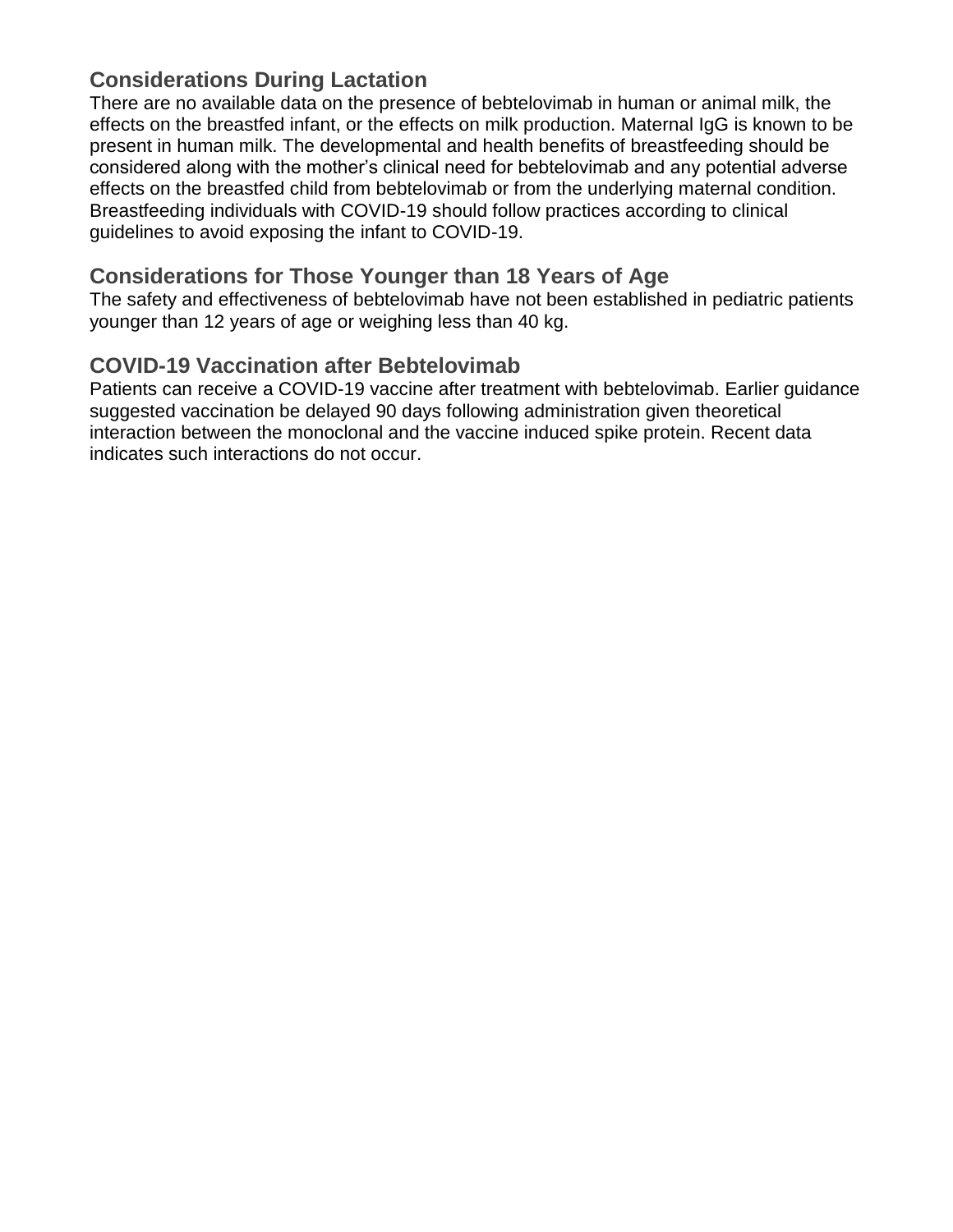# **COVID-19 THERAPEUTIC FACTSHEET: REMDESIVIR (Veklury**)

**Use:** FDA Emergency Use Authorization (EUA) and FDA approval for the treatment of **adults and pediatric patients (12 years of age and older and weighing at least 40 kg)** for the treatment of coronavirus disease 2019 (COVID-19) requiring hospitalization. Outpatient use to treat mild to moderate COVID-19 in those at risk of progression of disease is 'off-label.'

| <b>Remdesvir Facts for Healthcare Providers - Summary</b>                                |                                                                                                                                                                                                                                                                |  |
|------------------------------------------------------------------------------------------|----------------------------------------------------------------------------------------------------------------------------------------------------------------------------------------------------------------------------------------------------------------|--|
| <b>Mechanism of Action</b>                                                               | Nucleoside analogue RNA polymerase inhibitor that inhibits SARS-<br>CoV-2 replication.                                                                                                                                                                         |  |
| <b>Dosage/Administration</b>                                                             | 200mg IV day 1 followed by 100mg IV on days 2 and 3                                                                                                                                                                                                            |  |
| <b>EUA Inclusion Criteria</b><br>(See UNC Healthcare<br><b>current Criteria for Use)</b> | $\cdot$ + for SARS CoV-2<br>High risk for progression to severe COVID 19, including<br>hospitalization and death<br>12 years of age and older<br>Weight 40 kg or more<br>Outpatient status or not hospitalized due to COVID-19<br>Symptom onset $\lt$ = 7 days |  |
| <b>Contraindications</b>                                                                 | Severe hepatic impairment                                                                                                                                                                                                                                      |  |
| <b>Adverse Effects (&lt;1%)</b>                                                          | <b>Elevated liver transaminases</b><br>Nausea<br>$\bullet$                                                                                                                                                                                                     |  |
| <b>Drug Interactions</b>                                                                 | Reduced drug activity when co-administered with<br>hydroxychloroquine or chloroquine                                                                                                                                                                           |  |
| <b>Dose Adjustments</b>                                                                  | Not recommended in those with estimated GFR <30 mL/min.<br>$\bullet$<br>Not recommended in those with severe hepatic impairment.<br>$\bullet$                                                                                                                  |  |

#### **Renal Insufficiency**

Laboratory testing prior to administration can lead to clinically significant delays in initiation of treatment, therefore, history should be obtained from the patient and available medical records reviewed for renal insufficiency including need for dialysis.

## **Hepatic Impairment**

Laboratory testing prior to administration can lead to clinically significant delays in initiation of treatment, therefore, history should be obtained from the patient and available medical records reviewed for severe hepatic impairment including cirrhosis.

## **Considerations for People Who Can Become or Who Are Pregnant**

Remdesivir can be used in pregnant individuals. Available data from published case reports and compassionate use of remdesivir in pregnant women are insufficient to evaluate for a drug-associated risk of major birth defects, miscarriage, or adverse maternal or fetal outcomes. In nonclinical reproductive toxicity studies, remdesivir demonstrated no adverse effect on embryo-fetal development when administered to pregnant animals at systemic exposures (AUC) of the predominant circulating metabolite of remdesivir (GS-441524) that were 4 times (rats and rabbits) the exposure in humans at the recommended human dose (RHD)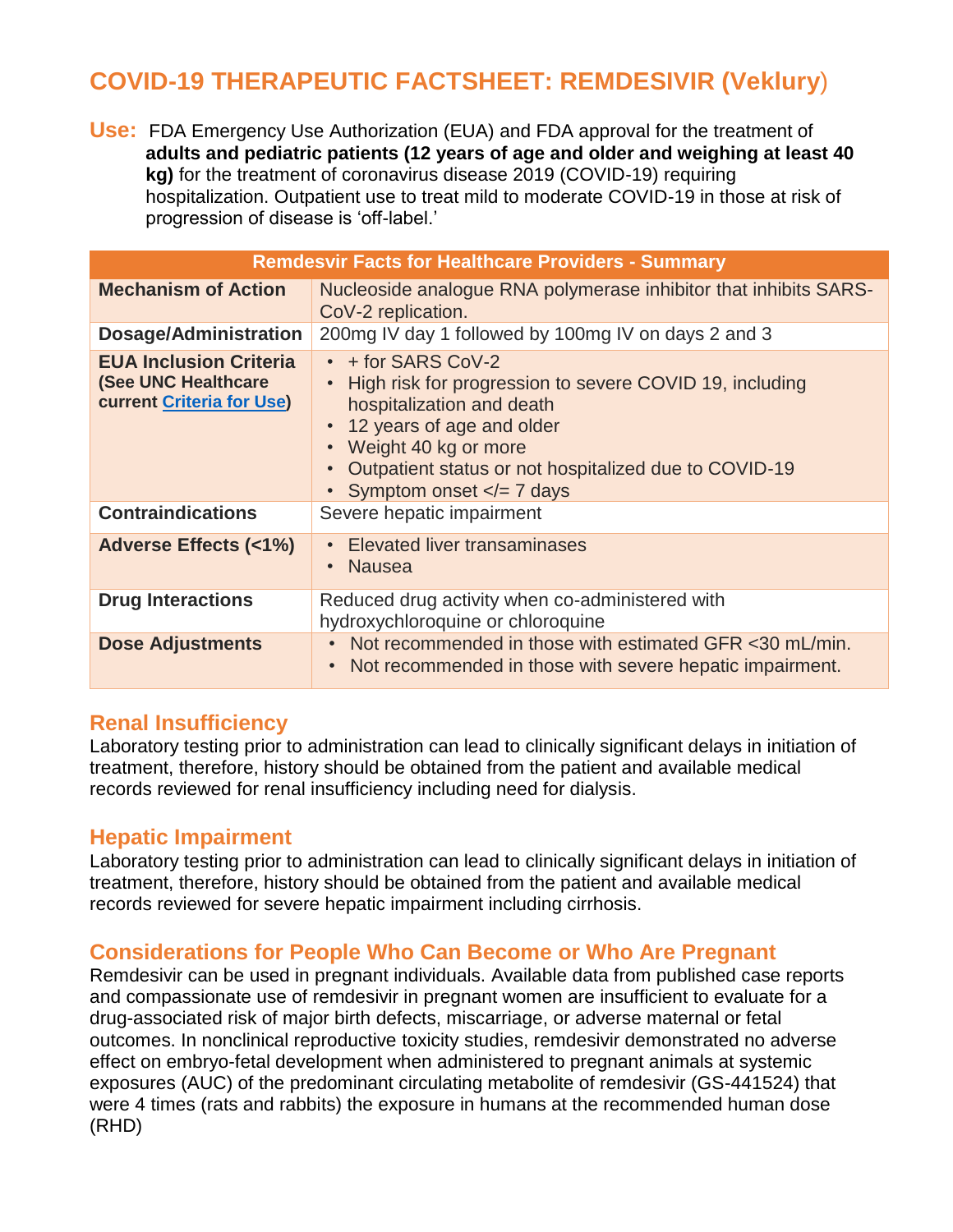## **Considerations During Lactation**

There are no available data on the presence of remdesivir in human milk, the effects on the breastfed infant, or the effects on milk production. In animal studies, remdesivir and metabolites have been detected in the nursing pups of mothers given remdesivir, likely due to the presence of remdesivir in milk *(see Data).* The developmental and health benefits of breastfeeding should be considered along with the mother's clinical need for remdesivir and any potential adverse effects on the breastfed child from remdesivir or from the underlying maternal condition. Breastfeeding individuals with COVID-19 should follow practices according to clinical guidelines to avoid exposing the infant to COVID-19.

## **Considerations for Those Younger than 18 Years of Age**

The safety and effectiveness of remdesivir have not been established in pediatric patients younger than 12 years of age or weighing less than 40 kg.

## **Handling Missed Doses**

Three consecutive days of therapy is recommended. In cases where the second or third dose is missed, the clinician can decide whether to administer a 'make-up' dose of the medication based on the clinical circumstance and infusion center availability.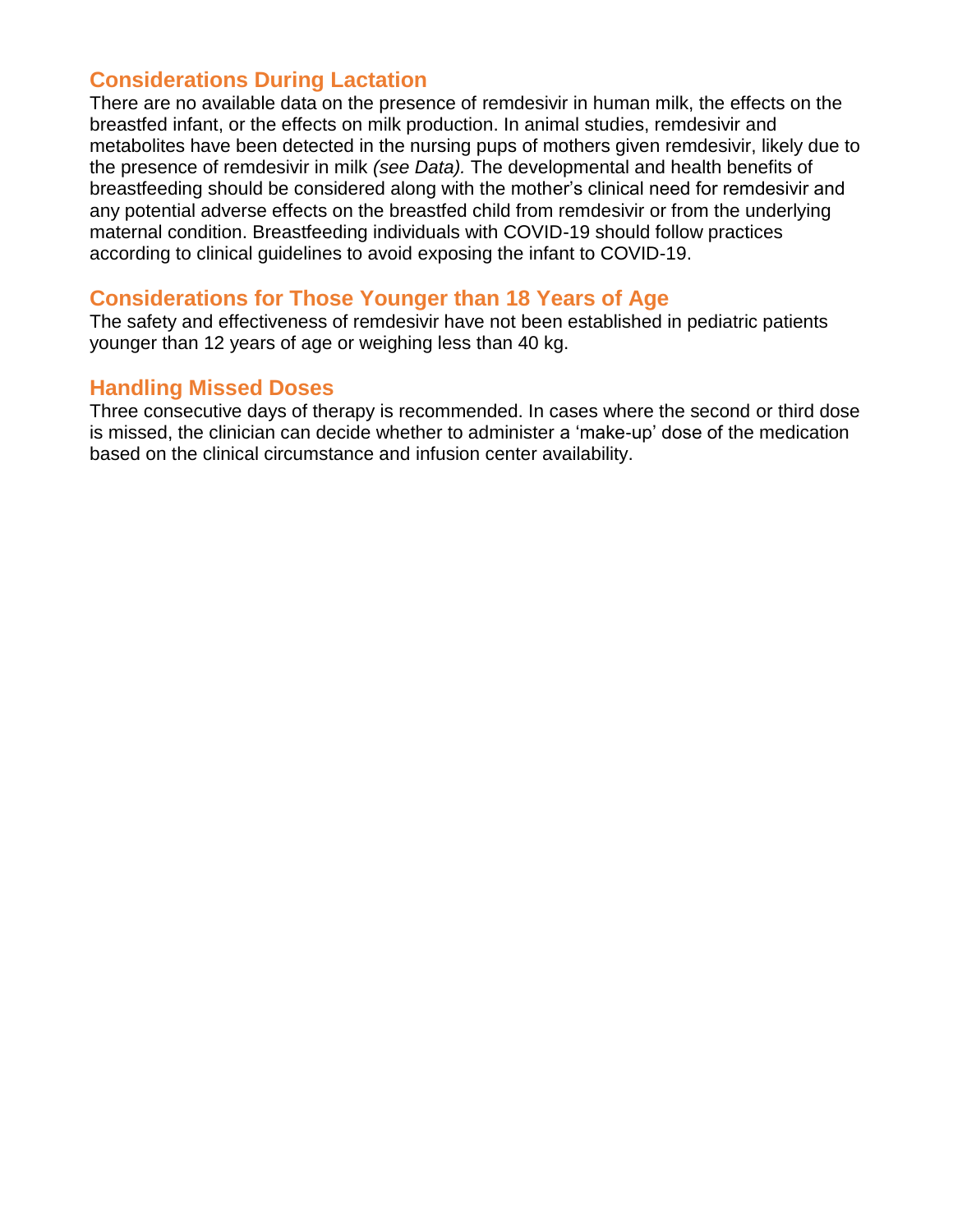# **COVID-19 THERAPEUTIC FACTSHEET: MOLNUPIRIVIR (Lageviro)**

**Use:** FDA Emergency Use Authorization (EUA) for the treatment of mild to moderate COVID-19 in **adults** at risk for progression of disease and for whom other authorized therapies are **not** readily available.

| <b>Molnupiravir Facts for Healthcare Providers - Summary</b>                             |                                                                                                                                                                                                                                                                                                                                       |  |
|------------------------------------------------------------------------------------------|---------------------------------------------------------------------------------------------------------------------------------------------------------------------------------------------------------------------------------------------------------------------------------------------------------------------------------------|--|
| <b>Mechanism of Action</b>                                                               | Nucleoside analogue that inhibits SARS-CoV-2 replication by viral<br>mutagenesis                                                                                                                                                                                                                                                      |  |
| Dosage/Administration                                                                    | 800mg (4 x 200mg capsules) PO Q12h x 5 days with/without food                                                                                                                                                                                                                                                                         |  |
| <b>EUA Inclusion Criteria</b><br>(See UNC Healthcare<br><b>current Criteria for Use)</b> | $\cdot$ + for SARS CoV-2<br>High risk for progression to severe COVID 19, including<br>$\bullet$<br>hospitalization and death<br>18 years of age and older<br>$\bullet$<br><b>Outpatient status</b><br>$\bullet$<br>Symptom onset $\lt$ = 5 days<br>$\bullet$<br>Other authorized COVID-19 therapy not readily available<br>$\bullet$ |  |
| <b>Contraindications</b>                                                                 | Not recommended with pregnancy and lactation<br>Not authorized for PEP or PrEP                                                                                                                                                                                                                                                        |  |
| <b>Adverse Effects (&lt;1%)</b>                                                          | Diarrhea<br>$\bullet$<br>Nausea<br>$\bullet$<br><b>Dizziness</b><br>$\bullet$                                                                                                                                                                                                                                                         |  |
| <b>Drug Interactions</b>                                                                 | None Known                                                                                                                                                                                                                                                                                                                            |  |
| <b>Dose Adjustments</b>                                                                  | No dosage adjustment is recommended based on renal or hepatic<br>impairment or in geriatric patients                                                                                                                                                                                                                                  |  |

All patients should be provided with access to the **FDA Factsheet for Patients and Caregivers** and asked to review the information prior to starting treatment.

# **Considerations for People Who Can Become Pregnant**

Molnupirivir causes viral mutations that inhibit replication. Based on findings from animal and laboratory studies there is a potential for fetal harm. Therefore, it is recommended by the FDA that molnupirivir not be used in pregnancy.

Prior to treatment with molnupiravir, assess whether an individual of childbearing potential is pregnant or not, if clinically indicated.

Pregnancy status does **not** need to be confirmed in patients who:

- Have undergone permanent sterilization,
- Are currently using an intrauterine system or contraceptive implant, or
- In whom pregnancy is not possible.

All other patients, assess whether the patient is pregnant based on:

• The first day of last menstrual period in individuals who have regular menstrual cycles, is using a reliable method of contraception correctly and consistently or have had a negative pregnancy test.